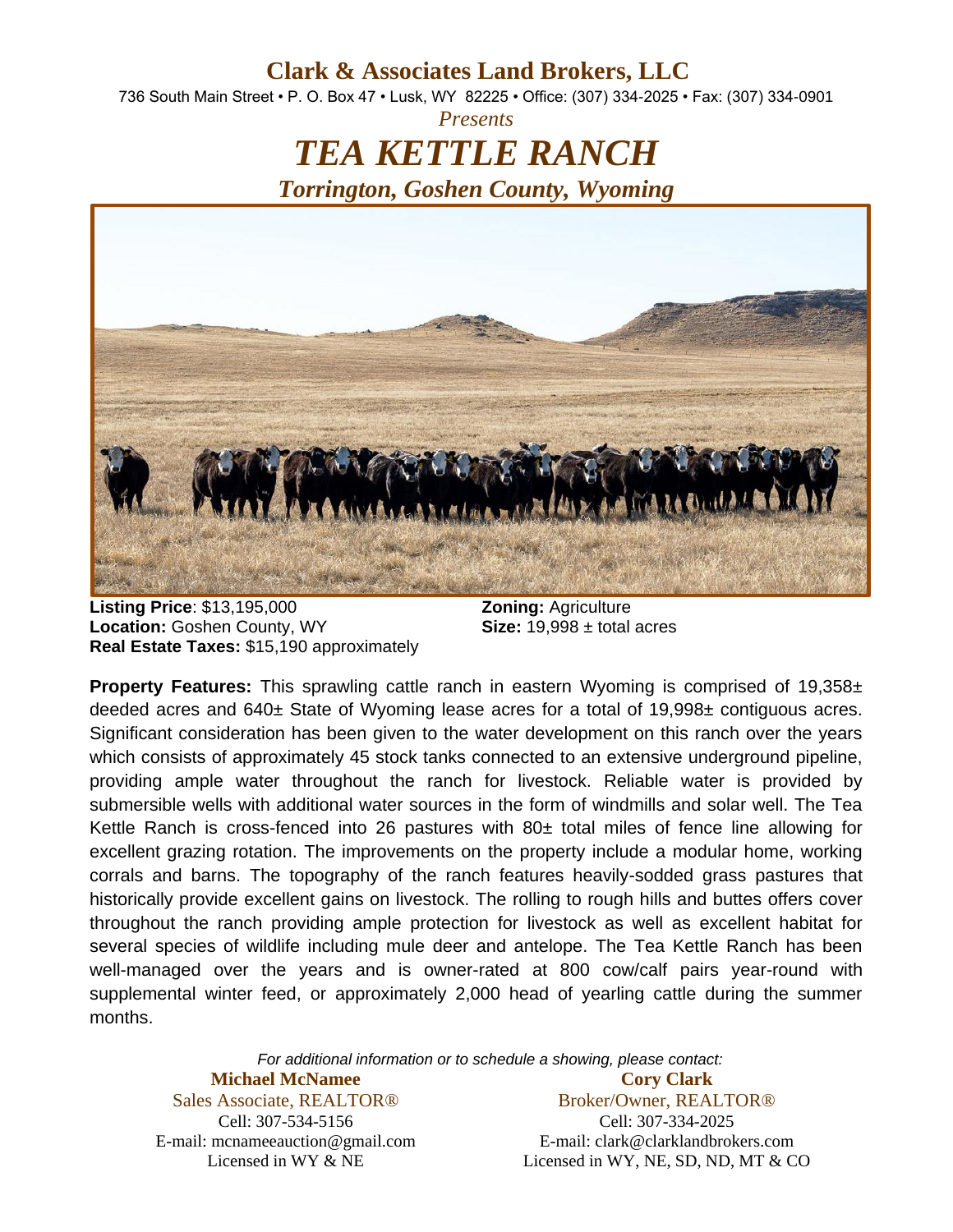**Notice to Buyers:** Wyoming Real Estate Law requires that the listing Broker and all licensees with the listing Broker make a full disclosure, in all real estate transactions, of whom they are agents and represent in that transaction. All prospective buyers must read, review and sign a Real Estate Brokerage Disclosure form prior to any showings. **Clark & Associates Land Brokers, LLC with its sales staff is an agent of the seller in this listing.**

#### **IMPORTANT NOTICE**

# **Clark & Associates Land Brokers, LLC**

(Name of Brokerage Company)

### **REAL ESTATE BROKERAGE DISCLOSURE**

When you select a Real Estate Broker Firm, Broker or sales person (all referred to as "Broker") to assist you in a real estate transaction, the Broker may do so in one of several capacities. In accordance with Wyoming's Brokerage Relationships Act, this notice discloses the types of working relationships that are available to you.

### **Seller's Agent.** (Requires written agreement with Seller)

If a Seller signs a written listing agreement with a Broker and engages the Broker as a Seller's agent, the Broker represents the Seller. On properties listed with other brokerage companies, the Broker may work as an agent for the Seller if the Seller agrees to have the Broker work as a subagent. As an agent or subagent for the Seller, the Broker represents the Seller and owes the Seller a duty of utmost good faith, loyalty, and fidelity in addition to the **obligations** enumerated below for Intermediaries. Wyo. Stat. § 33-28-303(a). The Seller may be vicariously liable for the acts of the Seller's Agent or Seller's subagent that are approved, directed or ratified by the Seller.

### **Customer.** (No written agreement with Buyer)

A customer is a party to a real estate transaction who has established no intermediary or agency relationship with any Broker in that transaction. A Broker may work as an agent for the Seller treating the Buyer as a customer or as an agent for the Buyer treating the Seller as a customer. Also when a Buyer or Seller is represented by another Broker, a Broker may work with the other Buyer or Seller as a customer, having no written agreement, agency or intermediary relationship with either party. A Broker working with a customer shall owe no duty of confidentiality to a customer. Any information shared with Broker may be shared with the other party to the transaction at customer's risk. The customer should not tell the Broker any information which the customer does not want shared with the other party to the transaction. The customer should not tell the Broker any information which the customer does not want shared with the other party to the transaction. The Broker must treat the customer honestly and with fairness disclosing all material matters actually known by the Broker. The Broker owes the customer the **obligations** enumerated below for Intermediaries which are marked with asterisks. W.S. § 33-28-310(a).

# **Buyer's Agent.** (Requires written agreement with Buyer)

If a Buyer signs a written Buyer Agency Agreement with a Broker, the Broker will act as an agent for the Buyer. If so, the Broker represents the Buyer and owes the Buyer a duty of utmost good faith, loyalty and fidelity in addition to the **obligations** enumerated below for Intermediaries. The Buyer may be vicariously liable for the acts of the Buyer's Agent that are approved, directed or ratified by the Buyer. As a Buyer's Agent, Wyoming law requires the Broker to disclose to potential Sellers all adverse material facts, which may include material facts regarding the Buyer's financial ability to perform the terms of the transaction. Wyo. Stat. § 33-28-304(c). As a Buyer's Agent, the Broker has duties to disclose to the Buyer certain information; therefore, the Seller should not tell the Broker any information which the Seller does not want shared with the Buyer.

#### **Intermediary.** (Requires written agreement with Seller and/or Buyer)

The Intermediary relationship is a non-agency relationship which may be established between a Broker and a Seller and/or a Broker and a Buyer. A Seller may choose to engage a Broker as an Intermediary when listing a property. A Buyer may also choose to engage a Broker as an Intermediary.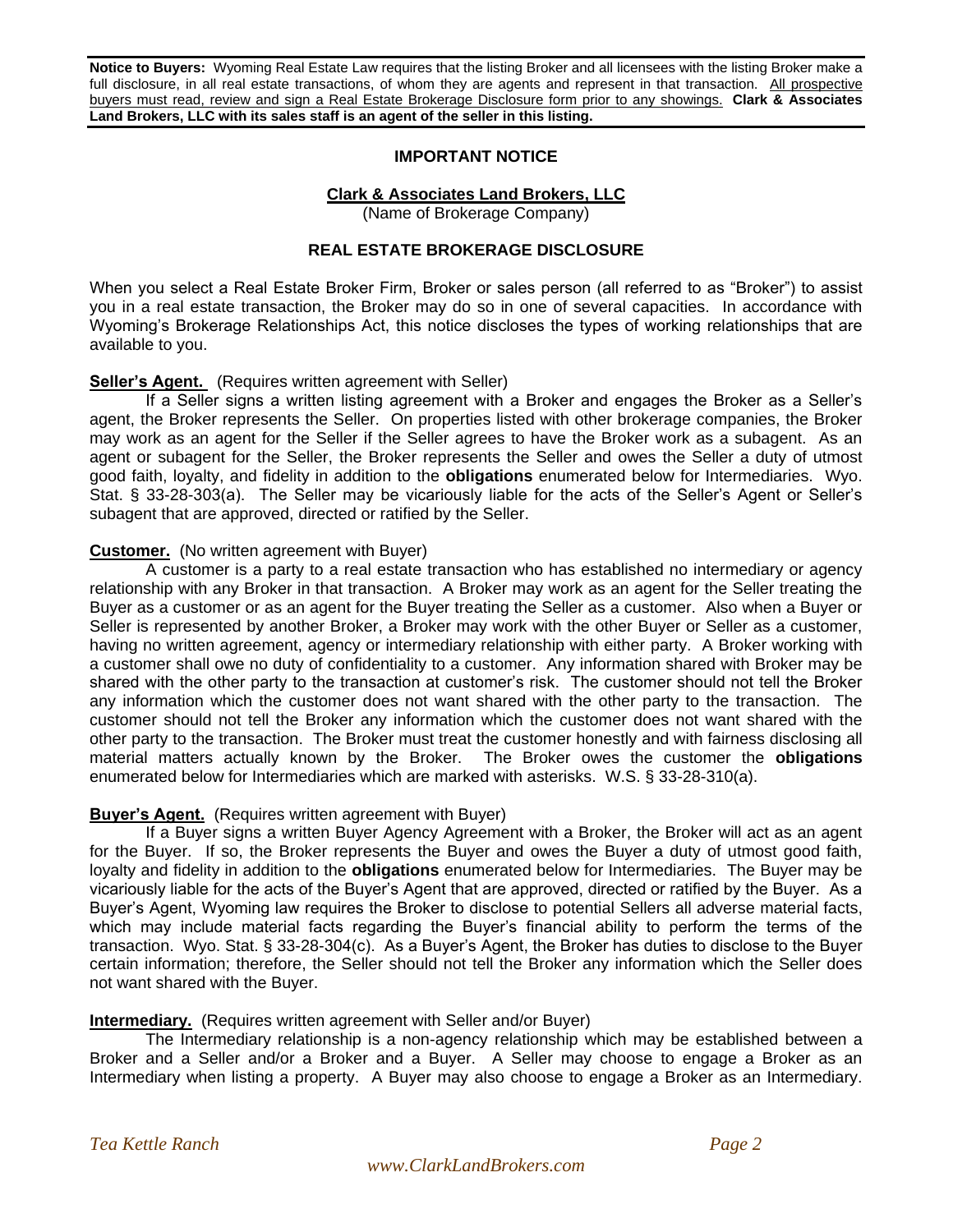An Intermediary shall not act as an agent or advocate for any party and shall be limited to providing those services set forth below. Wyo. Stat. § 33-28-305.

As an Intermediary (Non-Agent), Broker will not represent you or act as your agent. The parties to a transaction are not legally responsible for the actions of an Intermediary and an Intermediary does not owe the parties the duties of an agent, including the fiduciary duties of loyalty and fidelity. Broker will have the following **obligations** to you:

- perform the terms of any written agreement made by the Intermediary with any party or parties to the transaction;
- exercise reasonable skill and care;\*
- advise the parties to obtain expert advice as to material matters about which the Intermediary knows but the specifics of which are beyond the expertise of the Intermediary;\*
- present all offers and counteroffers in a timely manner;\*
- account promptly for all money and property the Broker received;\*
- keep you fully informed regarding the transaction;\*
- obtain the written consent of the parties before assisting the Buyer and Seller in the same real estate transaction as an Intermediary to both parties to the transaction;
- assist in complying with the terms and conditions of any contract and with the closing of the transaction;\*
- disclose to the parties any interests the Intermediary may have which are adverse to the interest of either party;
- disclose to prospective Buyers, known adverse material facts about the property;\*
- disclose to prospective Sellers, any known adverse material facts, including adverse material facts pertaining to the Buyer's financial ability to perform the terms of the transaction;\*
- disclose to the parties that an Intermediary owes no fiduciary duty either to Buyer or Seller, is not allowed to negotiate on behalf of the Buyer or Seller, and may prohibited from disclosing information about the other party, which if known, could materially affect negotiations in the real estate transaction.

As Intermediary, the Broker will disclose all information to each party, but will not disclose the following information without your informed consent:

- the motivating factors for buying or selling the property;
- that you will agree to financing terms other than those offered, or
- any material information about you, unless disclosure is required by law or if lack of disclosure would constitute dishonest dealing or fraud.

 $\bullet$ 

# **Change From Agent to Intermediary – In – House Transaction**

If a Buyer who has signed a Buyer Agency Agreement with the Broker wants to look at or submit an offer on property Broker has listed as an agent for the Seller, the Seller and the Buyer may consent in writing to allow Broker to change to an Intermediary (non-agency) relationship with both the Buyer and the Seller. Wyo. Stat. § 33-28-307.

An established relationship cannot be modified without the written consent of the Buyer or the Seller. The Buyer or Seller may, but are not required to, negotiate different commission fees as a condition to consenting to a change in relationship.

**Designated Agent.** (requires written designation by the brokerage firm and acknowledgement by the Buyer or Seller)

A designated agent means a licensee who is designated by a responsible broker to serve as an agent or intermediary for a Seller or Buyer in a real estate transaction. Wyo. Stat. § 33-28-301 (a)(x).

In order to facilitate a real estate transaction a Brokerage Firm may designate a licensee as your agent or intermediary. The Designated Agent will have the same duties to the Buyer and Seller as a Buyer's or Sell's Agent or Intermediary. The Broker or an appointed "transaction manager" will supervise the transaction and will not disclose to either party confidential information about the Buyer or Seller. The designation of agency may occur at the time the Buyer or Seller enters into an agency agreement with the